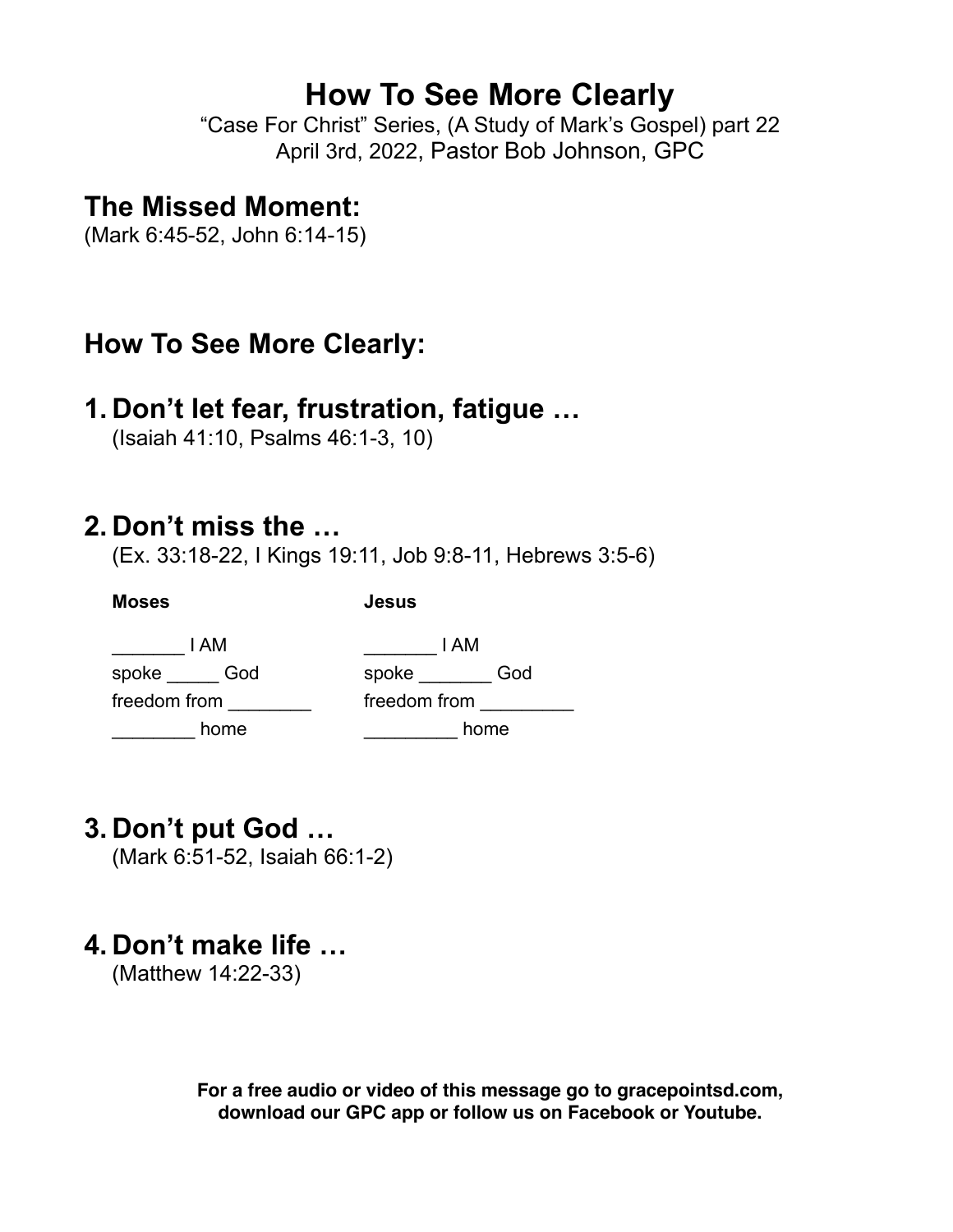### **This Week's Discussion Guide**

Welcome to our last week of our 12 week study and discussion based on our current Sunday series at GPC called, "Case For Christ".

The plan is to take a three week break from our 'normal meetings' and start back up the week of Sunday May 1st.

#### **Getting Started:**

Each week, we typically start out with a few fun questions to get us warmed up :).

In Mark 6:45-52, we read how the disciples were stuck in the middle of the Sea of Galilee and how Jesus took a walk toward them to 'pass by them'.

Speaking of getting stuck somewhere or something that got stuck, when have you ever felt stranded or stuck somewhere? What led up to it and how long did it take for you to get unstuck or unstranded? Was there anyone you want to brag on that helped you out?

Also speaking of something getting stuck, do you have a fun or not so fun memory of a part of your body (head, foot, hand, finger etc.) getting stuck somewhere or something that got stuck on you somehow? How did that resolve itself?

Ok … so much for warm up :). In Mark 6, we read that it was actually Jesus' idea for the disciples to get in the boat and head to the other side. Doing what Jesus told them to actually led to them getting stuck in the middle of a lake unable to make it shore in the middle of the night!

A huge life lesson is to not wait for life to get 'unstuck' and get to shore somewhere … before we humble ourselves and draw near to God and learn what He wants to teach us and minister to others while waiting to get 'unstuck'.

When have you felt 'stuck' ... either in your job or living situation etc. ... and were tempted to just wait it out and not grow or seek what God is wanting to teach you or work through you while things have slowed a bit?

In the past, can you think of what God has taught you or how you have grown while you were in a situation that you would have rather not been in?

#### **Reviewing and Reflecting on the Passage:**

Let's read the passage from last Sunday. (Mark 6:45-52)

After reading this passage and looking back on your notes from Sunday, was there a particular thought, verse or comment that caught your attention, challenged you or raised a question for you?